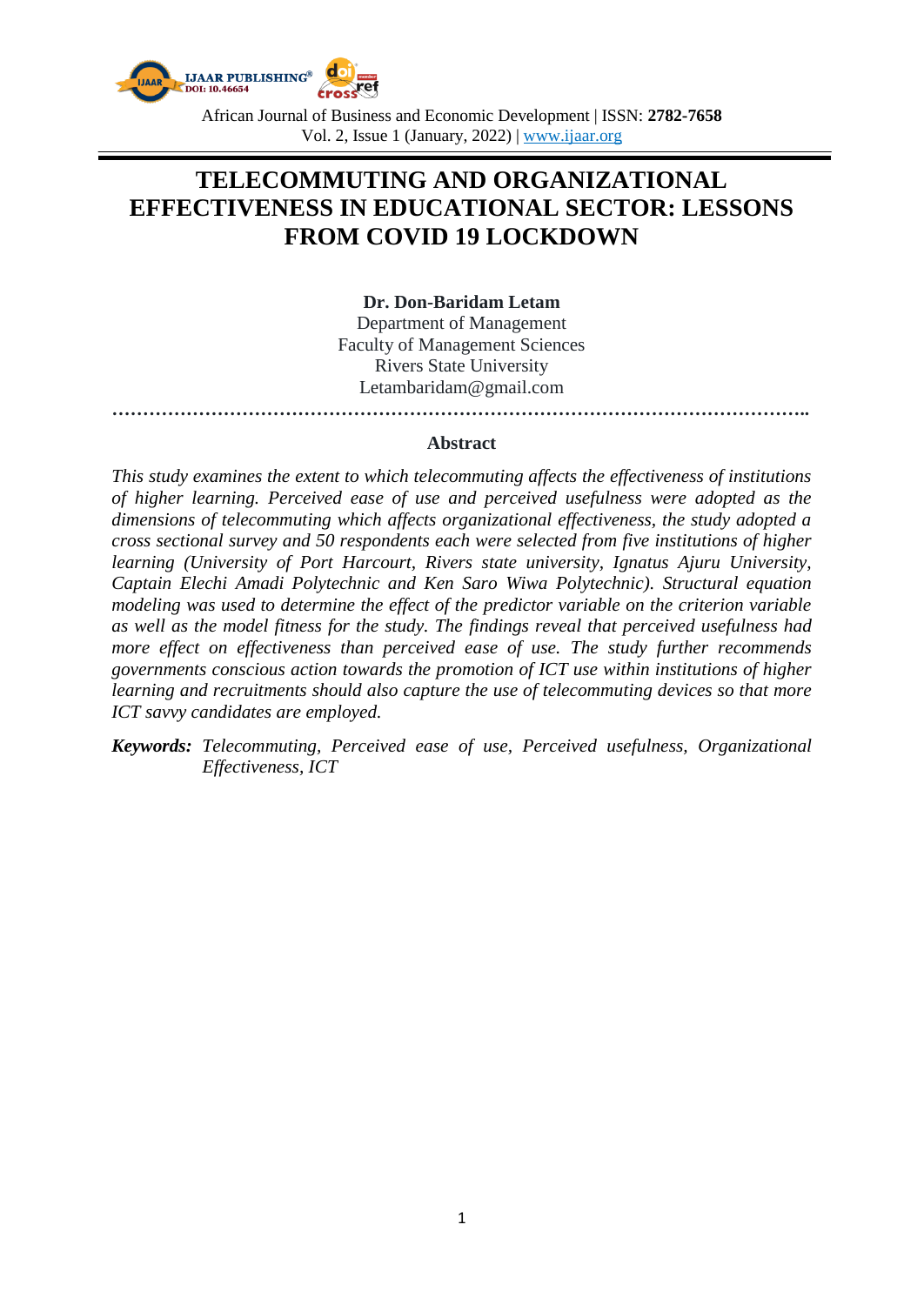# **Introduction**

Organizational effectiveness is a broad concept encompassing multiple constructs for measuring organizational performance (Lee & Choi, 2003). It can be described as a longterm ability to consistently achieve firms operational and strategic goals (Fallon & Brinkerhoff, 1996). Though it has been hard to describe what exactly constitutes organizational effectiveness, it has been widely accepted that organizational effectiveness is the extent to which an organization achieves what it aims to achieve within its vision, mission, and objectives (Rahimi & Noruzi, 2011). Due to its complex, paradoxical and multidimensional nature, an organization can be termed effective by one criterion and ineffective by another. Mott (2002) in his opinion described organizational effectiveness as "the ability of an organization to mobilize its resources, for action, production, and adaptation". In relative development, effective organizations produce better quality outputs and are resilient in the face of adversities such as the covid 19 pandemics. Furthermore, organizational theory has produced a variety of measures relating to organizational effectiveness, such as productivity, adaptability; and efficiency developed (Mott, 2002). These measures are the most frequently and most widely used in various models of perceived organizational effectiveness. One of the critical times when the effectiveness of organizations is put to test is during hardship, pandemic, and situations that could ordinarily make firms less competitive. The educational sector today have passed through such times when they would either become effective in achieving their goals or go out of business. Because of the wave pulled by the pandemic, a lot of schools were shut down except those who were ready to meet the challenges of the time. Authors such as Anantadjaya, (2009), Isoraite (2005) and a host of others have measured effectiveness using variables such as productivity, adaptability, involvement, continuity, responsiveness to external stakeholders, and flexibility. Because of the nature of times in which this study was conducted, the researcher's interest is on how such organization effectiveness would be brought about by telecommuting within the educational sector.

Telecommuting, as a concept hasoften been substituted with terminologies such as virtual work, telework, remote work, work from home, etc. The form and terminologyvaries, but in a technologically enabled, global business environment the practice of working away from the office is commonplace. Telecommuting in particular has been defined as a work practice whereby employers enable employees substitute some or all of their regular working hours to work away from the office, often at home, performing work tasks and communicating with others via technological means especially in meetings and classes for those in academics (Allen, Golden, & Shockley, 2020). Telecommuting is both popular and controversial. Telecommuting initially gained popularity and recognition as a way of improving the pattern of traffic, reducing energy consumption, creating ease of monitoring and control, enhancing learning, recruitment of highly specialized workers and killing the barrier of distance. Today the practice is offered to a wide range of workers, often as a means to manage work and nonwork roles (Allen et al., 2020). A 2014 study found that 67% of U.S. companies offered the option of occasional telecommuting, up from 50% in 2010 (Matos & Galinsky, 2014). About 20% of the U.S. working adult population reports telecommuting at least once a month, and of these individuals, 84% telecommute at least once per week (Ogboso & Amah, 2016). Over 80% of schools in Europe, America, China, Russia and a host of others still maintained online classes during the Covid 19 pandemic (Allen et al., 2020) while so many schools suffered shutdown in Nigeria (Olajide, 2020). Perhaps due to its pervasiveness and visible contrast to traditional, in-office work, there is debate regarding the implications of telecommuting for human capital outcomes such as employee performance, commitment, and organizational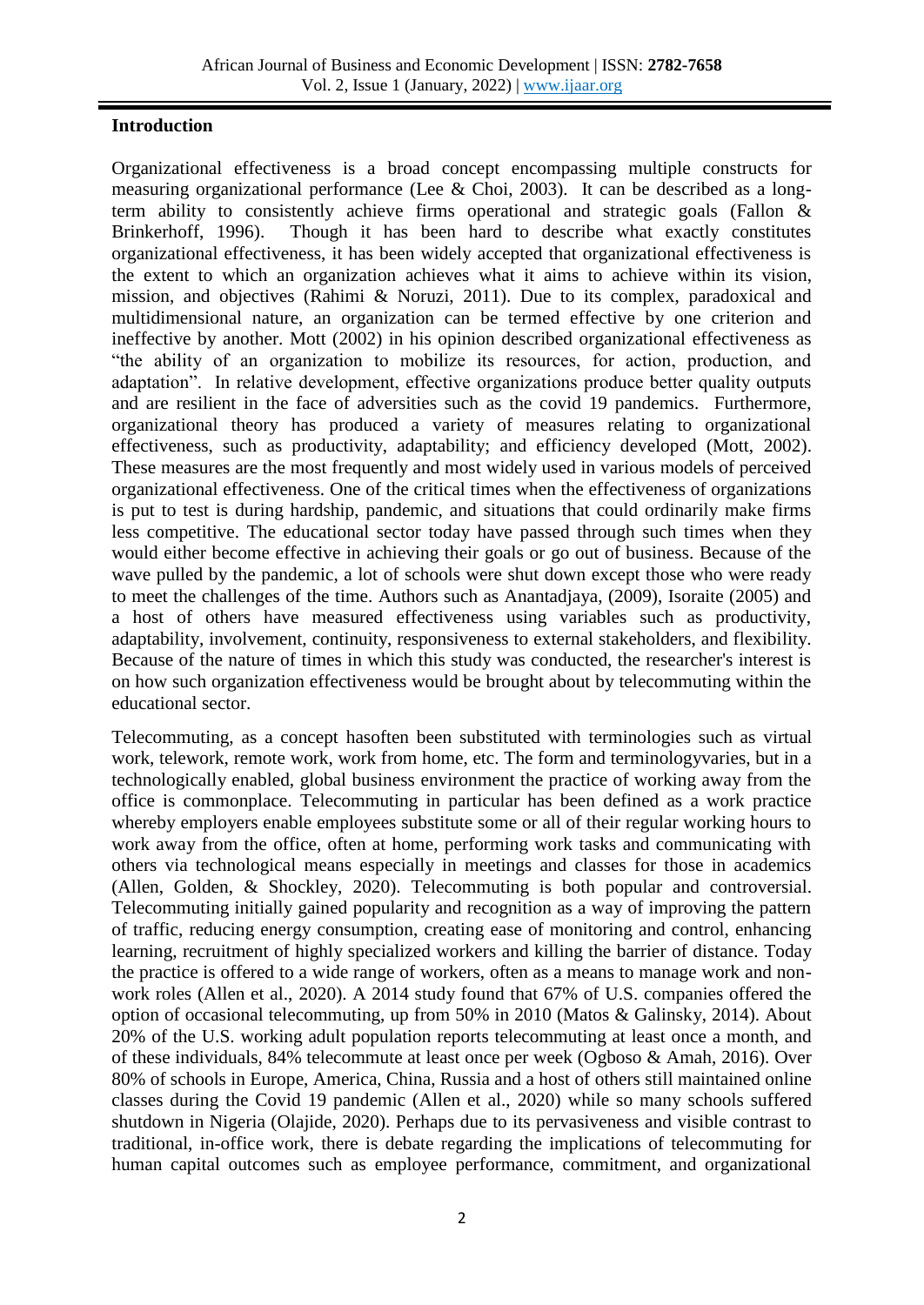culture. In some third world countries, some public schools are still in doubt regarding telecommuting via e-learning for semester and term sessions, while a few public schools and very expensive private schools are considering it a new norm that must be adopted and have effectively utilized zoom, googlemeet and a whole lot of video conferencing enabled infrastructure, some have continued to blame the government whom they believe have not done enough to develop learning (Olajide, 2020).

Telecommuting cannot be carried out effectively without the support of Information technology (IT). IT offers the potential for substantially improving white collar performance (Curley, 1984). But performance gains are often obstructed by users' unwillingness to accept and use available systems (Young, 1984). Because of the persistence and importance of this problem, explaining user acceptance has been a long-standing issue in MIS research (Swanson, 1987). Although numerous individual, organizational, and technological variables have been investigated, research have been constrained by the shortage of high-quality measures for key determinants of user acceptance of telecommuting technologies. Past research indicates that many measures do not correlate highly with system use (DeSanctis, 1983; Ginzberg, 1981; Srinivasan, 1985), and the size of the usage correlation varies greatly from one study to the next depending on the particular measures used (Swanson, 1982). In this study, we shall adopt the dimensions proposed by Davis (1989) which are perceived ease of use and perceived usefulness.

## **Operational Framework**



Amos version 20 output

# **Research Hypotheses**

H01: Perceived usefulness of telecommuting systems does not bring about organizational effectiveness

H02: Perceived ease of use of telecommuting systems does not bring about organizational effectiveness

## **Theoretical Framework**

This work is anchored on Social-technical systems theory (STS).

Socio-technical systems theory evolved through the collaboration of historians and sociologiststhat focused on the history of science. This led to a new academic specialty, self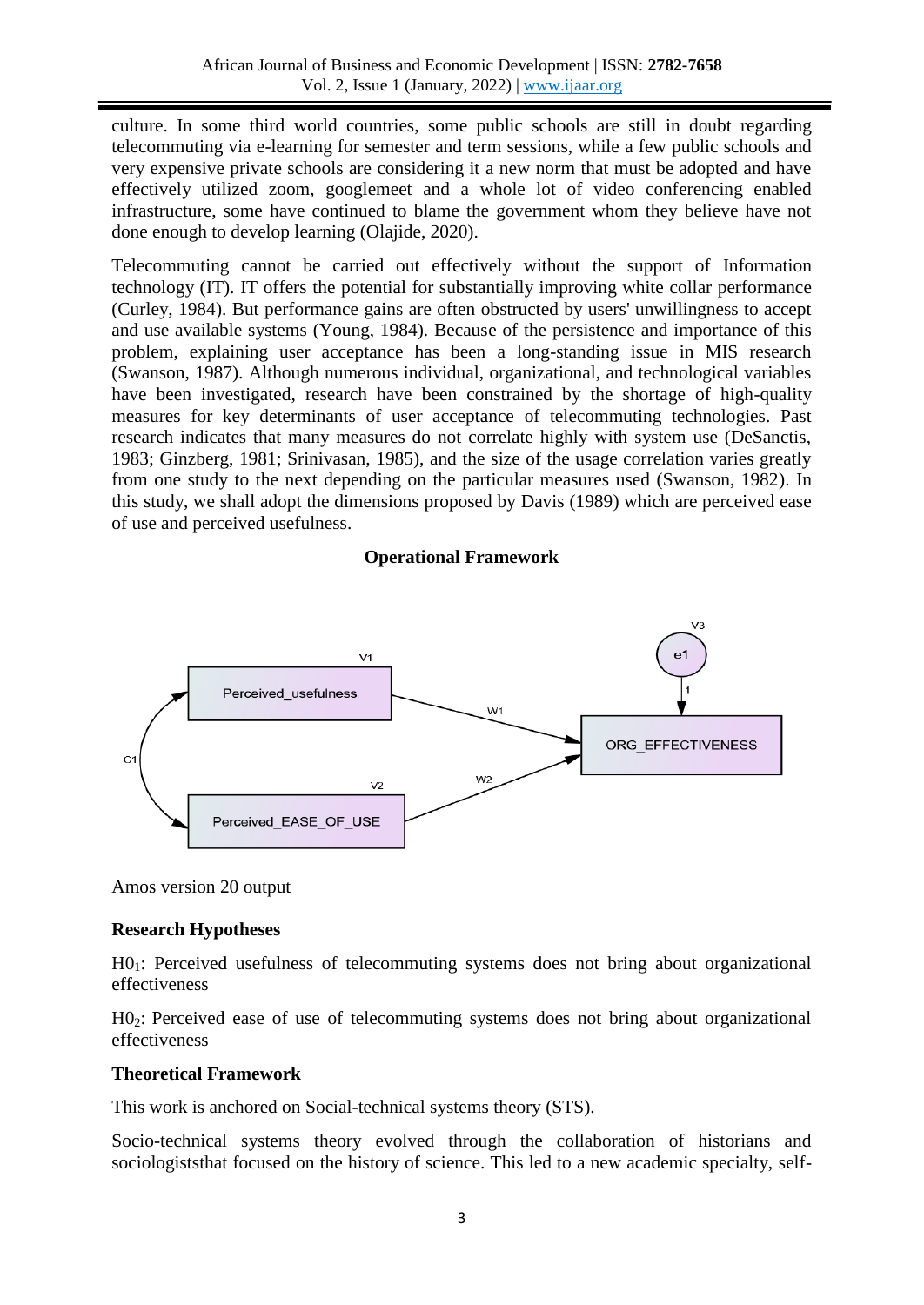described as"sociologists of technology," (Bijker, Hughes, & Pinch, 1989). Information System (IS) researchers look at problems tarting from the technology perspective; therefore, they can consider themselves "technologistsof society." There are many overlaps between the sociology of technology and IS research. Whatis mostly considered in this work is the special skill set that IS brings, which is the ability to inform the design and implementation of technology systems in support ofenvironmental sustainability. Socio-technical systems consist of components, which are social structures, and artifacts, whichare technical elements that contribute directly or through other components to a common system goal.

Socio-technical system theory explains the interaction and interdependencebetween technologicaland social factors. It investigates the correlation between people, technology, and the general work environment, in order to create work in a way that enhances job satisfaction and increases productivity (Torraco, 2005). Researchers such as Trist and Bainforth (1951) are of the opinion thatSocio-technical system theory was promoted initially to explain the paradox of improved technology but decreased productivity, the theory was also applied to the design of remote work. One of the principles of STS is minimal critical specification. Telecommuting provides telecommuters with the freedom to decide how and when to do their tasks (Gajendran & Harrison, 2007). Similarly, telecommuters have the responsibility to use their equipment and resources to carry out their responsibilities (Morganson, Major, Oborn, Verive & Heelan, 2010). This theory fits into this study because of the specific role technology has played and is still playing in the process of telecommuting in organizations. There has always been the social impact of every technical system. Thus, the adoption of this theory.

# **Perceived Ease of Use (PEOU)**

Perceived Ease of Use can be described as "the degree to which a person believes that using a technology will be free from effort" (Davis 1989). In the context of this study, Perceived Ease of Use refers to the extent to which users believe that their continueduse of egovernment is free of effort. If a system is relatively easy to use, individuals will be more willing to learn about its features and finally intend to continue using it. Studies indicate that Perceived Ease of Use is positively associated with continuance intention in the context of Web-based learning (Chiu & Wang, 2008).

Easeof use can also be regarded as User-centric conception. There are many prior kinds of study believing that perceived ease of use has a important impact on IT customer reception and usage behavior (Lin & Wang, 2012). Wang, Ngai, and Wei (2011) specify the perceived ease of use as a self-determining factor to examine the impact on the mobile hotel booking loyalty intentions of users. They revealed that perceived ease of use had a significant impact on the mobile hotel booking technology loyalty intentions of the users. They also discovered that compatibility had a major effect on perceived ease of use and comfort, and perceived ease of use had a major effect on loyalty and comfort. In this case, the users of telecommuting devices must first see it in a simplified form and believe they can make use of it before they would think of using it to impact on the lives of others.

# **Perceived Usefulness (PU)**

Perceived Usefulness refers to "the extent to which a person believes that using a particular technology will enhance her/his job performance," (Davis, 1989). In technology acceptance model (TAM) framework, PU is hypothesized to be the direct predictor of behavioral intention (BI) to use the technology of interest such as telecommuting systems (Park, et al., 2014). Previous studies indicate that PU is positively associated with continuance intention in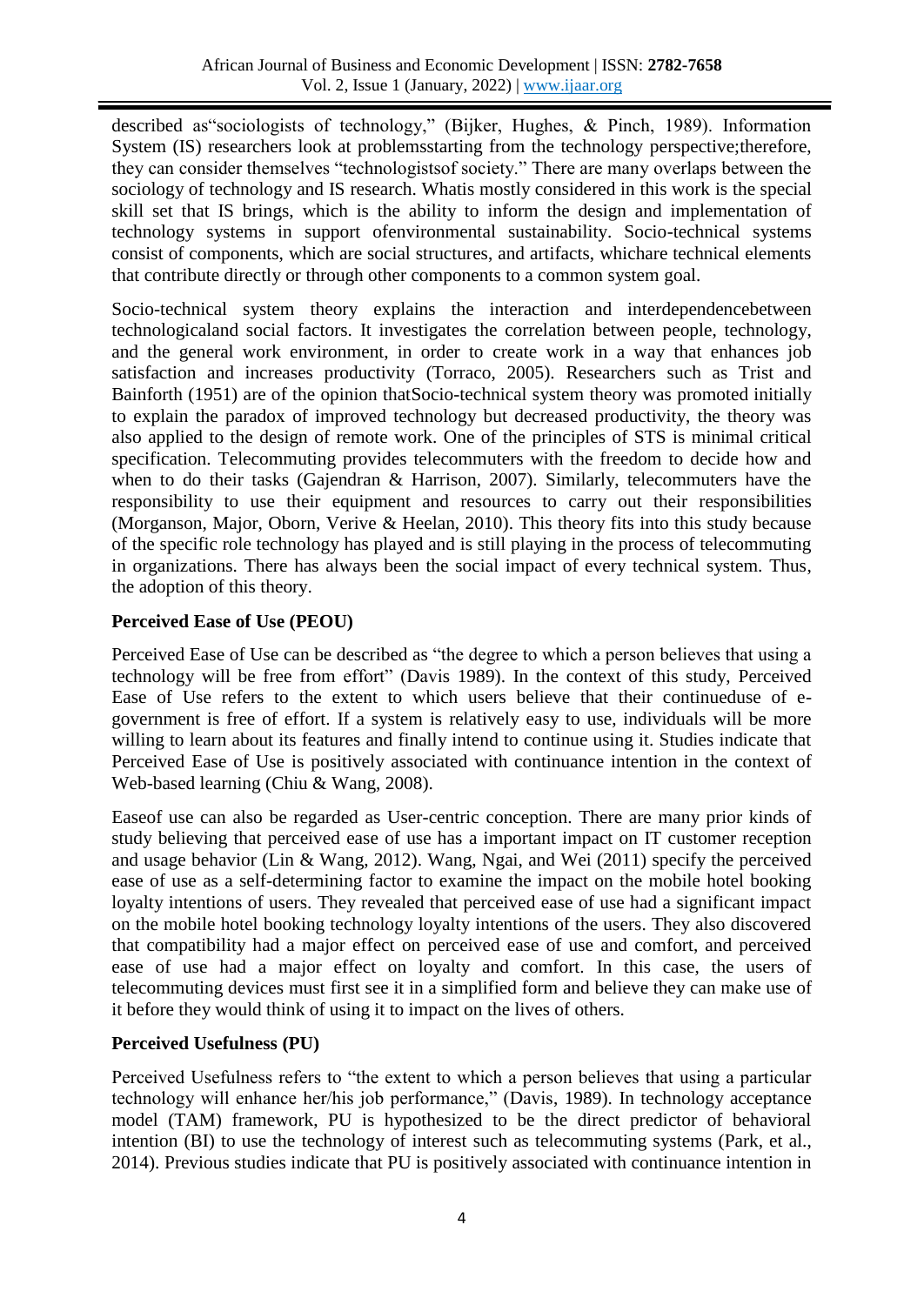the context of e-text (Baker-Eveleth & Stone, 2015; Stone & Baker-Eveleth, 2013), instant messaging (Wang, et al 2011), mobile service provider (Abbas & Hamdy, 2015) online travel services (Li & Liu, 2014) e-learning (Lin & Wang, 2012) blog learning (Tang, Tang, & Chiang, 2012), knowledge creation (Chou, Min, Chang, & Lin, 2009),

When proposing a technology acceptance model, Davis (1989) examined cognitive usefulness as the extent to whichan information system can assist in improving performance for users. Perceived usefulness relates to the degree to whichthe customer believes the technology will increase their efficiency on the job. Therefore, if someone is impressed when they used a specific system, they found that job performance to some extent has been improved, that means this system has a greater influence of usefulness, and their attitude will change to a better direction.WhileTang et al (2012) perceived usefulness is strongly related to user satisfaction and organizational effectiveness which we can also relate in this study. When those at the top of affairs within the academic industry realize how powerful telecommuting tools can be, that is understanding its usefulness and passing it down to the least person within the industry, it could most likely bring about organizational effectiveness.

## **Organizational Effectiveness**

Organizational effectiveness as discussed earlier is the foundation for economic prosperity, a prerequisite for national development and also an important indicator of organizational competitiveness. The process represents the functions or primary activities engaged in by all category of managers. These functions are typically labeled planning, organizing, leading, and controlling. Each organization has certain objectives and most times, the main objective is to earn profits by increasing performance (Shaukat, 2012). Sushil and Agrawal (2013) stated that organizations composed five major components, organizational structure, & corporate culture, management & business processes, organization's strategy, individuals and roles. These components are in stable condition, called equilibrium, as long as no significant changes occur in the environment or in any of the components. However, as soon as a significant change occurs, the systems become unstable and it is necessary to adjust some or all of the internal components since all are inter-related. Effectiveness as stated by Wheelen and Hunger (2000) is an end result of an activity and the accumulated end result of all the organization's work process and activities. Leaders measure and control organization effectiveness because it leads to better asset management, and increased ability to provide customer value. The effectiveness of an organization does have a great impact on its reputation.

## **Telecommuting and Effectiveness of Educational Sector**

Many organizations today are adopting telecommuting to avoid office/class congestion and make use of their flex-time to be productive. The word telecommute means to work from home, communicating with your colleagues, students and others by email, zoom, Google meet, telephone, emails, etc (Hornby et al., 2020). A teleworker could use teleconferencing to hold meetings and classes, i.e., a conference or discussion is held where members from different locations are able to interact using on-line tools like Zoom, Goole Meet, WhatsApp and other communication means, such as video and telephone. Telecommuting thus involves performing work from home or another remote location with the use of computers and telecommunicating equipment (Daft, 2010). The presence of the Third-wave has taken the front stage globally, the western world and global south alike. Electronic learning has surpassed the traditional form of learning adopted the educational sector before the crisis. In the 1990s, organizations usually utilized a particular room for holding video conferences, equipped with television cameras, but today, one can participate in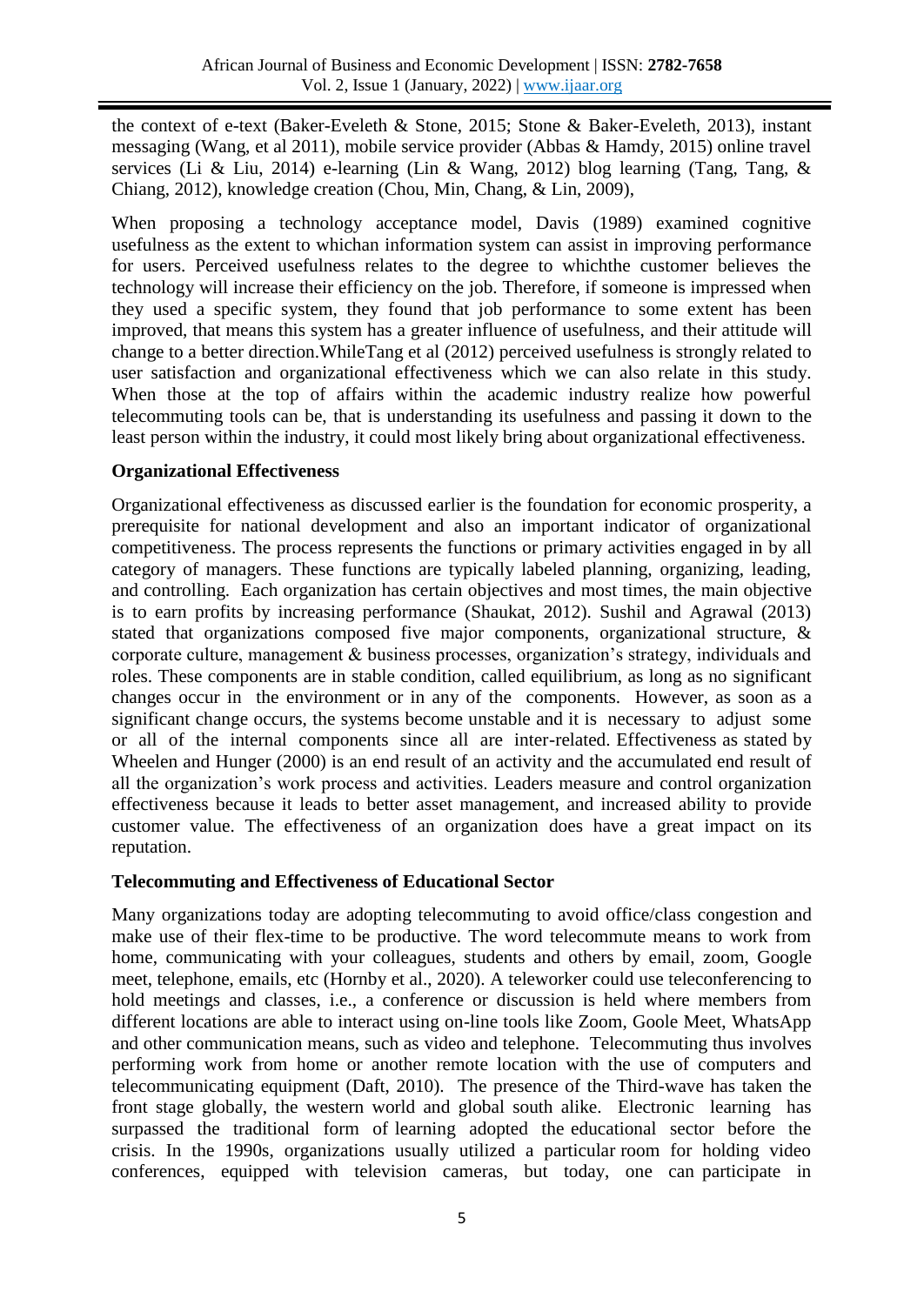videoconference without leaving office, due to the modern computers and telephones with integrated camera and microphones (Robbins, Timothy and Seema, 2008).

As a result of the upgrade, telephones and computers with in-built cameras and microphones facilitated the workflow, so learning can now be carried out from home as it would be in a class setting, but with less stress. Nigeria has over 92.3 million internet users, and the number is expected to increase to 187.8 million in 2023. This shows that internet penetration in the Nigerian population was 47.1% in 2018 and is expected to grow to 84.5 per cent in 2023 (Clement, 2019). Nigeria was ranked as the 47th in Saharan Africa and the 21st out of 65 global in terms of internet freedom (Freedom House Index, 2019). Internet usage in Nigeria is of great advantage to telecommuting in learning and teaching. The mobile phone internet is common among Nigerians, with almost 50 million people accessing mobile internet with smartphones (clement, 2019). The use of internet, telephones and other social media, like zoom, Google class and meet, WhatsApp etc. make remote activities effortless and less stressful. Remote access allows the use of a computer system, telephone, email, etc., from another location by connecting with the electronic link, (Webster, 2003). Remote access makes lecturing from home effortless and enjoyable and enables the lecturer and students to interact as if they were in a regular classroom via Videoconferencing, Skype, Google Meet, WhatsApp video, Zoom app, etc.

These tools have made learning easy and fun. And their application for future learning purpose cannot be underestimated Nigerian educational system can facilitate online learning platforms that can enable it award degrees to students from all over the world. This would increase the financial base of these institutions and create room for uninterrupted learning alongside the reduction of the spread of the corona virus which is almost getting to the  $4<sup>th</sup>$ wave.

# **Methodology**

In this study, a cross-sectional survey was adopted since the researcher is considering the impact of telecommuting on the performance of educational institutions. A purposive sample of 250 respondents wasdrawn (50 from each institution). Five institutions were considered namely, University of Port Harcourt, Rivers state university, Ignatus Ajuru University, Captain Elechi Amadi Polytechnic and ken Saro Wiwa Polytechnic, all in Rivers state. Structural equation model was utilized in testing the hypotheses and examining the model fitness. This was done with the aid of SPSS and AMOS version 21

# **Data Analyses and Findings**

|       |                              | Frequency | Percent | Valid Percent | Cumulative Percent |
|-------|------------------------------|-----------|---------|---------------|--------------------|
|       | <b>UNIPORT</b>               | 50        | 20.0    | 20.0          | 20.0               |
|       | <b>RSU</b>                   | 50        | 20.0    | 20.0          | 40.0               |
|       | <b>IAU</b>                   | 50        | 20.0    | 20.0          | 60.0               |
| Valid | Captain Elechi<br>Amadi Poly | 50        | 20.0    | 20.0          | 80.0               |
|       | Ken Saro wiwa Poly           | 50        | 20.0    | 20.0          | 100.0              |
|       | Total                        | 250       | 100.0   | 100.0         |                    |

## **Table 1. Respondents' institutions**

Here, we see 50 respondents each purposively selected from five institutions of higher learning (University of Port Harcourt, Rivers state university, Ignatus Ajuru University, Captain Elechi Amadi Polytechnic and ken Saro Wiwa Polytechnic). All in River state.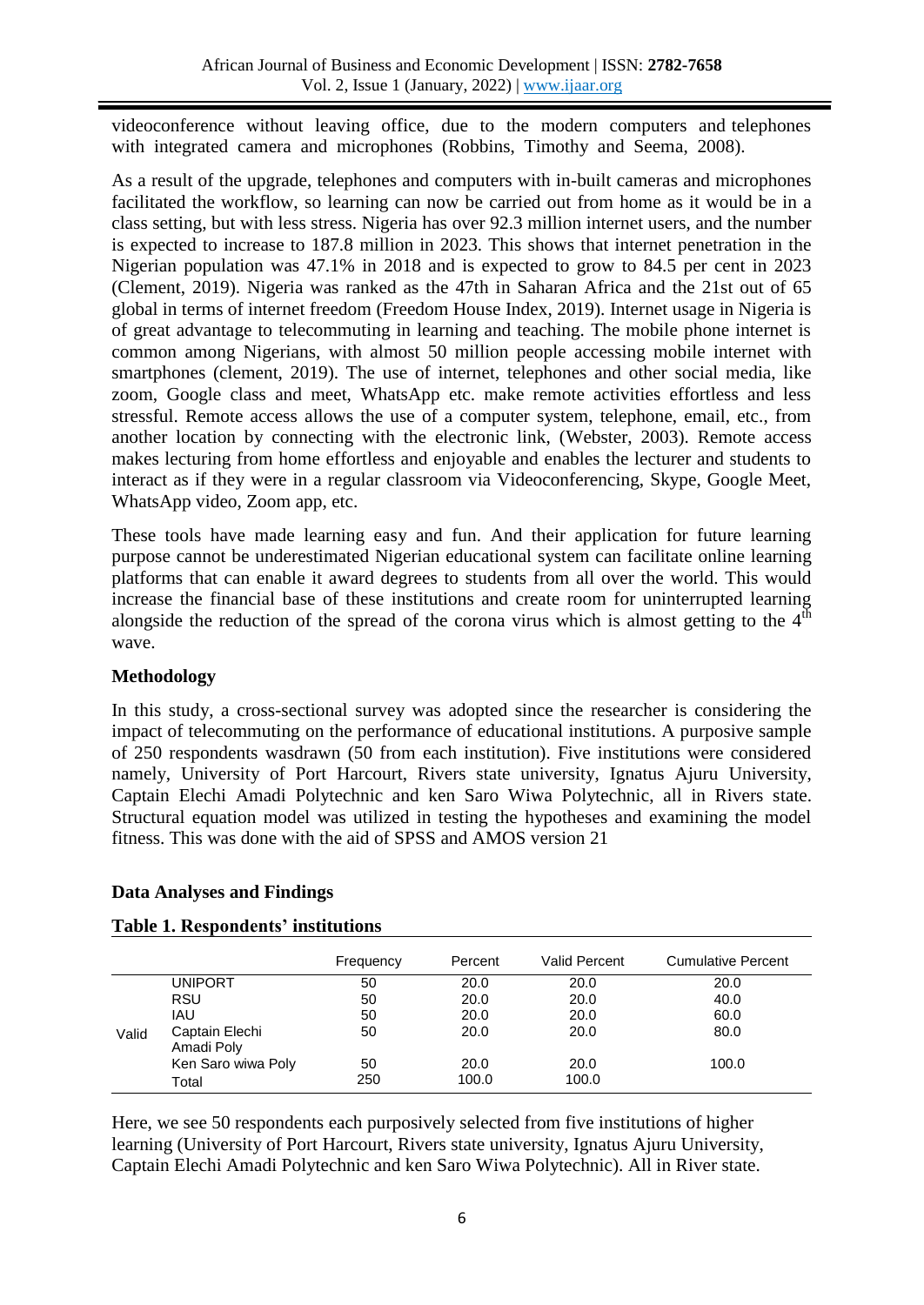### **Table 2. Respondents' gender**

|       |                       | Frequency  | Percent      | Valid Percent | Cumulative Percent |
|-------|-----------------------|------------|--------------|---------------|--------------------|
| Valid | MALE<br><b>FEMALE</b> | 137<br>113 | 54.8<br>45.2 | 54.8<br>45.2  | 54.8<br>100.0      |
|       | Total                 | 250        | 100.0        | 100.0         |                    |

Here we realize we had more male respondents than female respondents, male respondents were 137 (54.8%) while female respondents were 113 (45.2%) respectively.

| <b>Table 3. Respondents' Age</b> |  |  |  |  |  |
|----------------------------------|--|--|--|--|--|
|----------------------------------|--|--|--|--|--|

|       |              | Frequency | Percent | Valid Percent | <b>Cumulative Percent</b> |
|-------|--------------|-----------|---------|---------------|---------------------------|
|       | 21-30        | 67        | 26.8    | 26.8          | 26.8                      |
|       | $31 - 40$    | 77        | 30.8    | 30.8          | 57.6                      |
| Valid | 41-50        | 63        | 25.2    | 25.2          | 82.8                      |
|       | 51 and above | 43        | 17.2    | 17.2          | 100.0                     |
|       | Total        | 250       | 100.0   | 100.0         |                           |

Here, we realize that 67 respondents are within the age of 21-30 years making 26.8% of total respondents, 77 respondents were within the age of 31-40 years which makes up 30.8% of total respondents, 63 respondents were within the age of 41-50 while 43 respondents were 50 years and above representing 25.2% and 17.2% respectively. From this output, we realize the highest respondents are within the age of 31-40 years



#### **Table 4. Regression Weights: (Group number 1 - Default model)**

|                                                     | Estimate S.E. C.R. P |                     | Label |
|-----------------------------------------------------|----------------------|---------------------|-------|
| ORG EFFECTIVENESS $\leftarrow$ Perceived usefulness | .538                 | $075$ 7.198 *** W1  |       |
| ORG EFFECTIVENESS <--- Perceived EASE OF USE        | .434                 | $.062$ 6.963 *** W2 |       |

When Perceived\_usefulness goes up by 1, ORG\_EFFECTIVENESS goes up by 0.538.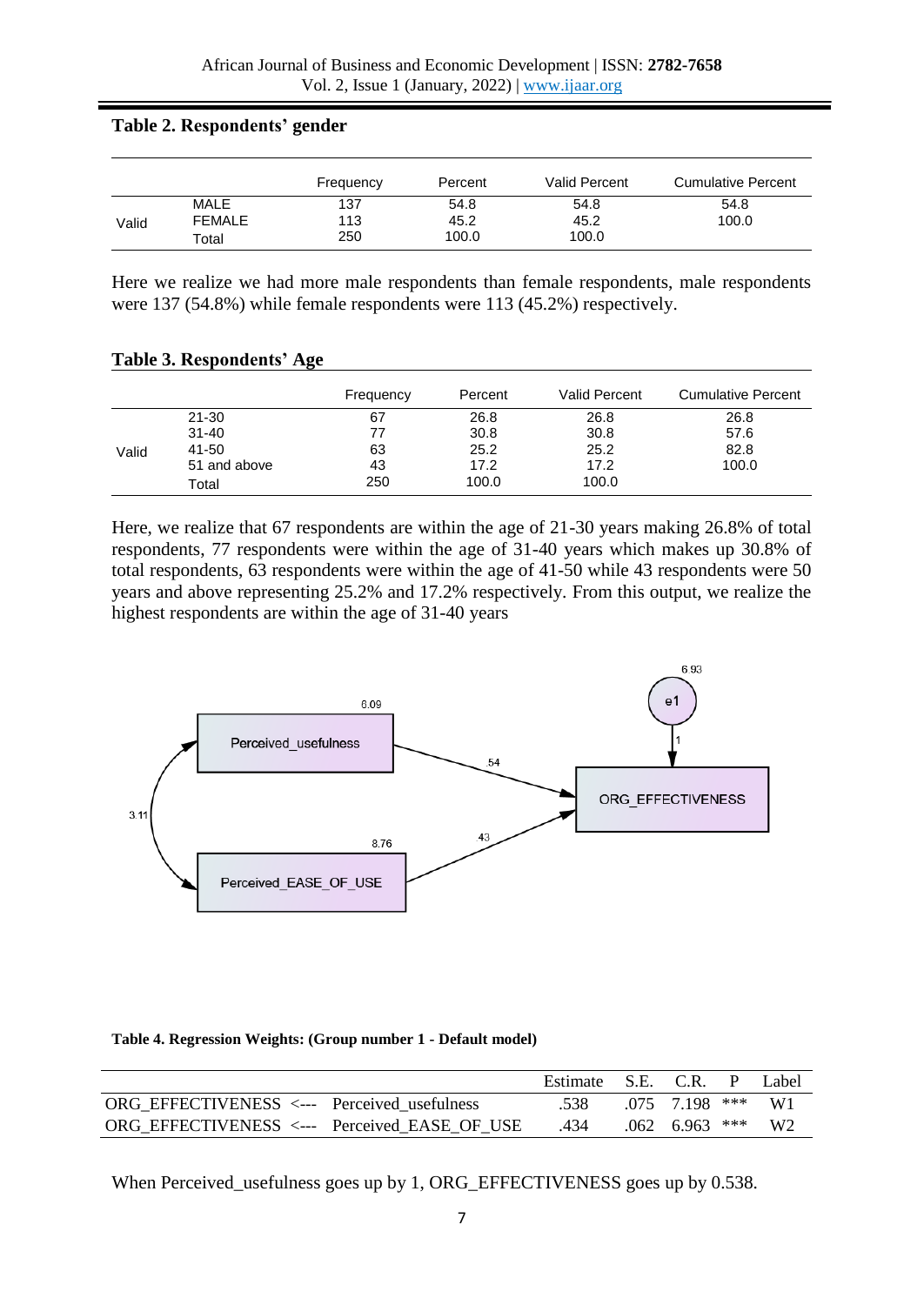The regression weight estimate, .538, has a standard error of about .075.

Dividing the regression weight estimate by the estimate of its standard error gives  $z =$  $.538/0.075 = 7.198.$ 

In other words, the regression weight estimate is 7.198 standard errors above zero.

The probability of getting a critical ratio as large as 7.198 in absolute value is less than 0.001. In other words, the regression weight for Perceived usefulness in the prediction of ORG EFFECTIVENESS is significantly different from zero at the 0.001 level (two-tailed).

When Perceived\_Ease\_of\_Use goes up by 1, ORG\_EFFECTIVENESS goes up by 0.434.

The regression weight estimate, .434, has a standard error of about .062.

Dividing the regression weight estimate by the estimate of its standard error gives  $z =$  $.434/062 = 6.963.$ 

In other words, the regression weight estimate is 6.963 standard errors above zero.

The probability of getting a critical ratio as large as 6.963 in absolute value is less than 0.001. In other words, the regression weight for Perceived EASE OF USE in the prediction of ORG\_EFFECTIVENESS is significantly different from zero at the 0.001 level (two-tailed).

### **Table 5. Standardized Regression Weights: (Group number 1 - Default model)**

|                   |                |                           | Estimate |
|-------------------|----------------|---------------------------|----------|
| ORG EFFECTIVENESS |                | <--- Perceived usefulness | .387     |
| ORG EFFECTIVENESS | <i>&lt;---</i> | Perceived EASE OF USE     | .374     |

When Perceived\_usefulness goes up by 1 standard deviation, ORG\_EFFECTIVENESS goes up by 0.387 standard deviations.

Estimate of standardized regression weight

When Perceived\_EASE\_OF\_USE goes up by 1 standard deviation, ORG\_EFFECTIVENESS goes up by 0.374 standard deviations.

#### **Table 6. Variances: (Group number 1 - Default model)**

|                       | Estimate | S.E. | C.R.   |     | Label |
|-----------------------|----------|------|--------|-----|-------|
| Perceived usefulness  | 6.085    | .545 | 11.158 | *** |       |
| Perceived EASE OF USE | 8.756    | .785 | 11.158 | *** | V2    |
| e1                    | 6.929    | .621 | 11.158 | *** | V3    |

The variance of Perceived\_usefulness is estimated to be 6.085.

Standard error of variance

The variance estimate, 6.085, has a standard error of about .545.

Dividing the variance estimate by the estimate of its standard error gives  $z = 6.085/0.545 =$ 11.158.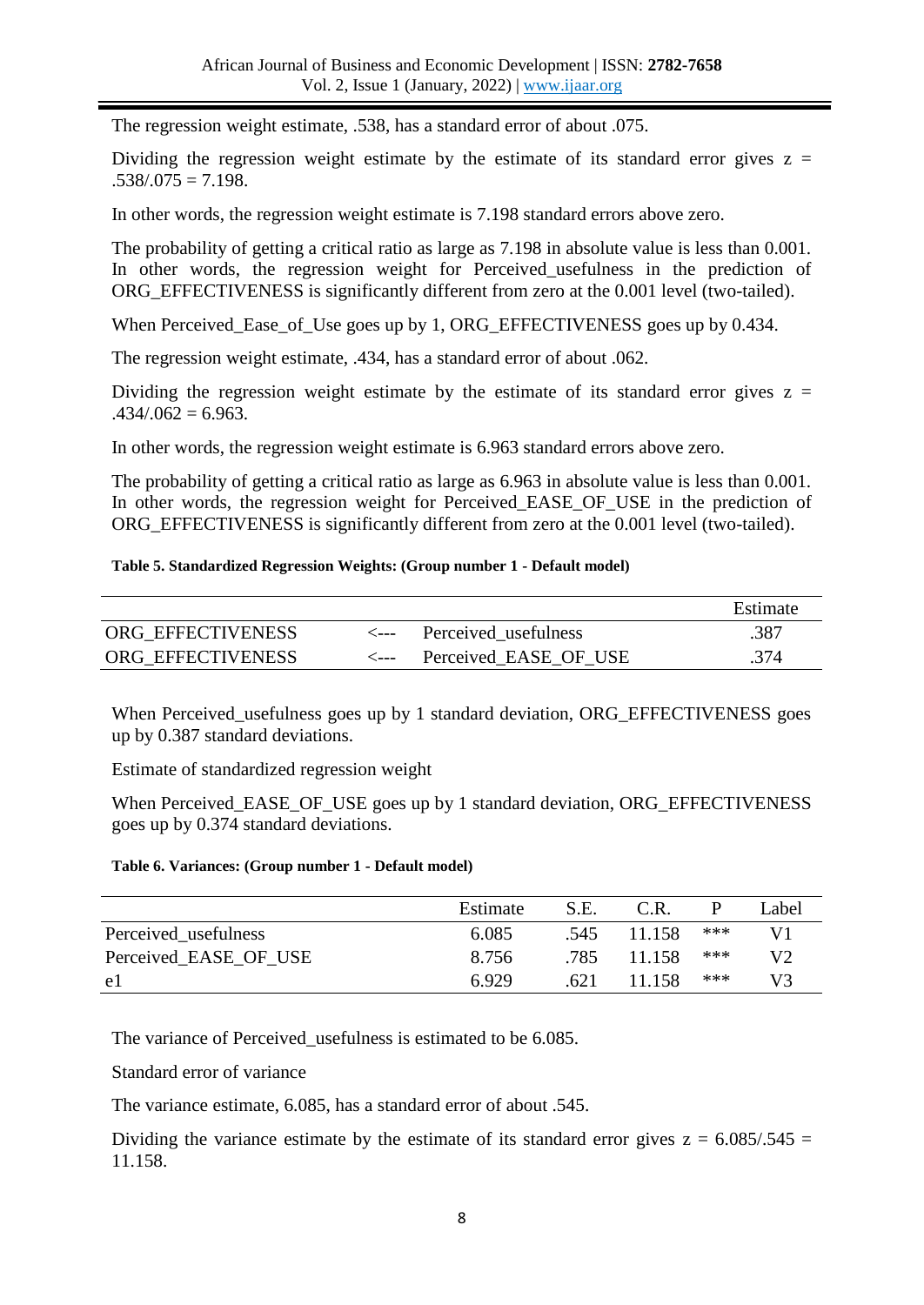In other words, the variance estimate is 11.158 standard errors above zero.

The probability of getting a critical ratio as large as 11.158 in absolute value is less than 0.001. In other words, the variance estimate for Perceived usefulness is significantly different from zero at the 0.001 level (two-tailed). With this, we reject the first hypothesis and accept the alternate.

## **Estimate of variance**

The variance of Perceived\_EASE\_OF\_USE is estimated to be 8.756.

The variance estimate, 8.756, has a standard error of about .785.

Dividing the variance estimate by the estimate of its standard error gives  $z = 8.756/0.785 =$ 11.158.

In other words, the variance estimate is 11.158 standard errors above zero.

Level of significance for variance

The probability of getting a critical ratio as large as 11.158 in absolute value is less than 0.001. In other words, the variance estimate for Perceived EASE OF USE is significantly different from zero at the 0.001 level (two-tailed). Following this, the second hypothesis is rejected and the alternate accepted.

### **Table 7. CMIN**

| Model              | <b>NPAR</b> | CMIN    | DE |      | <b>CMIN/DF</b> |
|--------------------|-------------|---------|----|------|----------------|
| Default model      |             | .000    |    |      |                |
| Saturated model    |             | .000    |    |      |                |
| Independence model |             | 182.383 |    | .000 | 60.794         |

The Default model has a discrepancy of .000.

The Saturated model has a discrepancy of .000.

CMIN value

The Independence model has a discrepancy of 182.383

Assuming that the Independence model. is correct, the probability of getting a discrepancy as large as 182.383 is .000.

## CMIN/DF value

For the Independence model., the discrepancy divided by degrees of freedom is  $182.383 / 3 =$ 60.794

### **Table 8. RMSEA**

| Model              | ∸                     | $\Omega$     | $\Omega$      |     |
|--------------------|-----------------------|--------------|---------------|-----|
| Independence model | $A$ Q $\Gamma$<br>サノい | $\sim$<br>᠇৴ | <<ດ<br>$\sim$ | 000 |

RMSEA = .490 for the Independence model.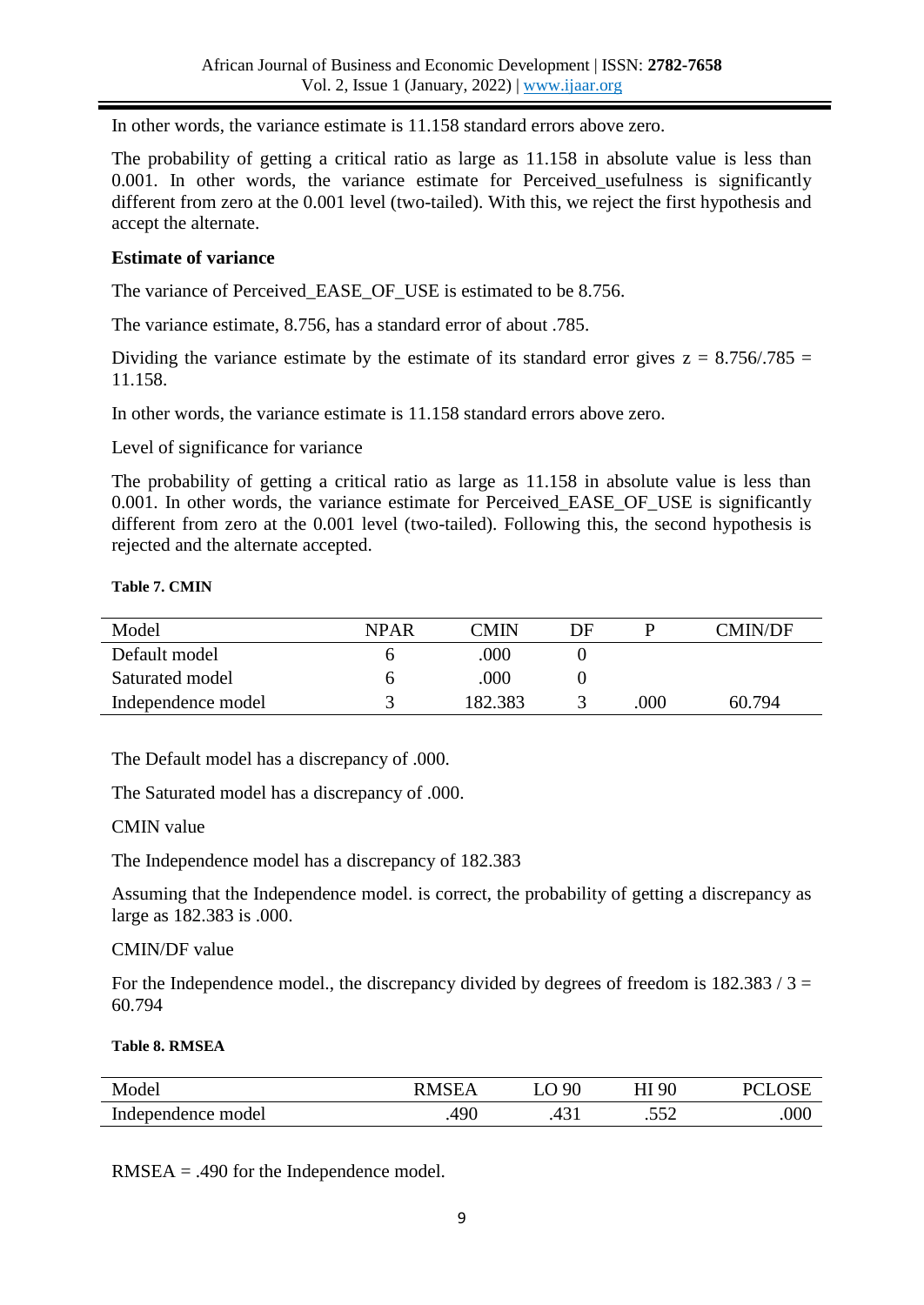With approximately 90 percent confidence, the population RMSEA for the Independence model. is between .431 and .552.

PCLOSE = .000 for the Independence model. Under the hypothesis of "close fit" (i.e., that RMSEA is no greater than .05 in the population), the probability of getting a sample RMSEA as large as .490 is .000.

# **Conclusion**

The findings from this study revealthat telecommuting has a significant effect on the performance of the educational sector. The dimensions of perceived ease of use and perceived usefulness also had significant effect. Perceived usefulness had more effect on organizational performance compared to perceived ease of use. This implies that people would ordinarily want to use equipments that are of benefit to their objectives and they would work hard to understand how they workeven if they are unaware of how they are beingused. These days, employees carry out a lot of self developments on themselves by enrolling into computer based programs so that they would be familiar with whatever the future brings to them. The importance of telecommuting devices can never be over emphasized as the recent outbreak of the corona virus hasexposed the gaps where they fill. Today learning can take place without the barrier of distance and time, students who were locked down at home could communicate with their respective schools and learning could still take place. Today, many universities offer online degree programs to students all over the world and this is a clear sign that telecommuting has come to stay in the educational sector.

## **Recommendations**

- i. Schoolsshould employ lecturers who have good knowledge in ICT and ensure that infrastructures are kept in place to enhance e-learning
- ii. Recruitments of both academic and administrative staff should be done online so that the best candidates can be considered and absorbed. This would also give them the insight that ICT has come to stay and is a requirement for effective learning.
- iii. The best lecturers in each area should be considered and less politics should be played in academic institutions.
- iv. Staff of higher institutions should be trained and retrained regularly so that they would keep up to date with technological development
- v. Polices should be enacted by government and university management, making elearning compulsory in all educational institutions.
- vi. Government should also ensure that adequate facilities are provided to enable telecommunication in institutions of learning.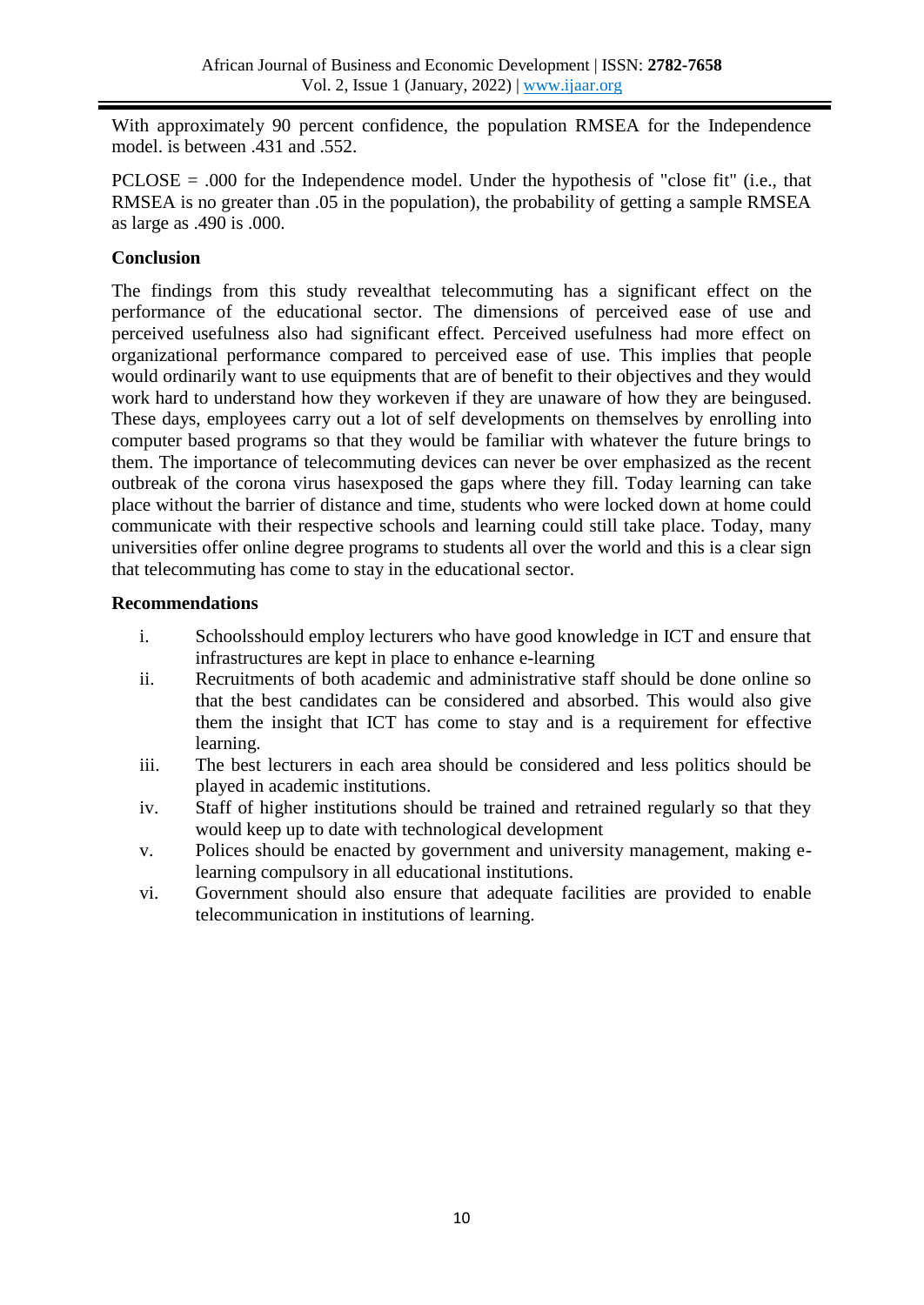## **References**

- Allen, T. D., Golden, T. D., & Shockley, K. M. (2020). How effective is telecommuting? assessing the status of our scientific findings. Psychological Science in the Public Interest,16(2), 40-68. doi:10.1177/1529100615593273
- Anantadjaya, S.P.D (2009), "Measuring Human Resources: A Case Study in Small and Medium Enterprises", proceeding, Seminar Nasional Industrial Services 2009, Jurusan Teknik Industri, Universitas Sultan Ageng Tirtayasa, Cilegon, April 29-30, 2009, Banten: Indonesia, p. III-101-114, ISBN # 978-979-19280-0- 7. Available online at www.ssrn.com
- Baker-Eveleth, L.& Stone, R. W. (2015). Usability, expectation, confirmation, and continuance intentions to use electronic textbooks. Behaviour & Information Technology, 1-13
- Bijker, W., Hughes, T., & Pinch, T. (Eds.). (1989). The Social Construction of Technological Systems. Cambridge, MA: The MIT Press.
- Chiu, C.-M.& Wang, E. T. G. (2008). Understanding Web-based learning continuance intention: The role of subjective task value. Information & Management, 45(3), 194- 201
- Chou, S.-W., Min, H.-T., Chang, Y.-C., Lin, C.-T. 2009. Understanding continuance intention of knowledge creation using extended expectation– confirmation theory: an empirical study of Taiwan and China online communities. Behaviour & Information Technology, 29(6), 557-570.
- Clement, J. (2019). Several Internet Users in Nigeria;2017-2023. Abuja: Google Search: https:www.Statista.com/statistics/484918/Internet-user-reach-nigeria
- Curley, K.F.(1984). "Are There any Real Benefits from Office Automation?" Business Horizons 6(4), 37-42.
- Daft, R. L. (2012). Management. Ohio: Mason Publisher.
- Davis F. D (1989). Perceived Usefulness, Perceived Ease of Use, and User Acceptance of Information Technology MIS Quarterly, 13(3), 319-340
- DeSanctis, G.(1983). "Expectancy Theory as an Explanation of Voluntary Use of a Decision Support System," Psychological Reports (52), 247-260.
- Fallon T and Brinkerhoff R O (1996), "Framework for Organizational Effectiveness", paper presented at the American Society for Training and Development International Conference
- Freedom House Index,(FHI). (2019). Degree of Internet Freedom in Sub-Sahara Africa by Country. Washington, DC: Google Search;http:/www.freedomhouse.org/report/methodology-freedom-worid-2019
- Gajendran, R. S., & Harrison, D. A. (2007). The good, the bad, and the unknown about telecommuting: Analysis of psychological mediators and individual consequences. Journal of Applied Psychology, 92(6), 1524-1541. https://doi.org/10.1037/0021- 9010.92.6.1524
- Ginzberg, J. (1981)" Early Diagnosis of MISImplementation Failure: Promising Results and Unanswered Questions," Management Science 2(4) 459-478.
- Hornby, A. (2020). Oxford Advanced Learner's Dictionary,8th edition. UK: Oxford University Press.
- Isoraite, Margarita (2005), "Evaluating Efficiency and Effectiveness in Transport Organizations", Transport, International Conference on Computer Science and Convergence Information Technology, 539-542, Seoul: South Korea. Available online at www.ssrn.com www.transport.vgtu.lt/upload/tif\_zur/2005-6-isoraite.pdf.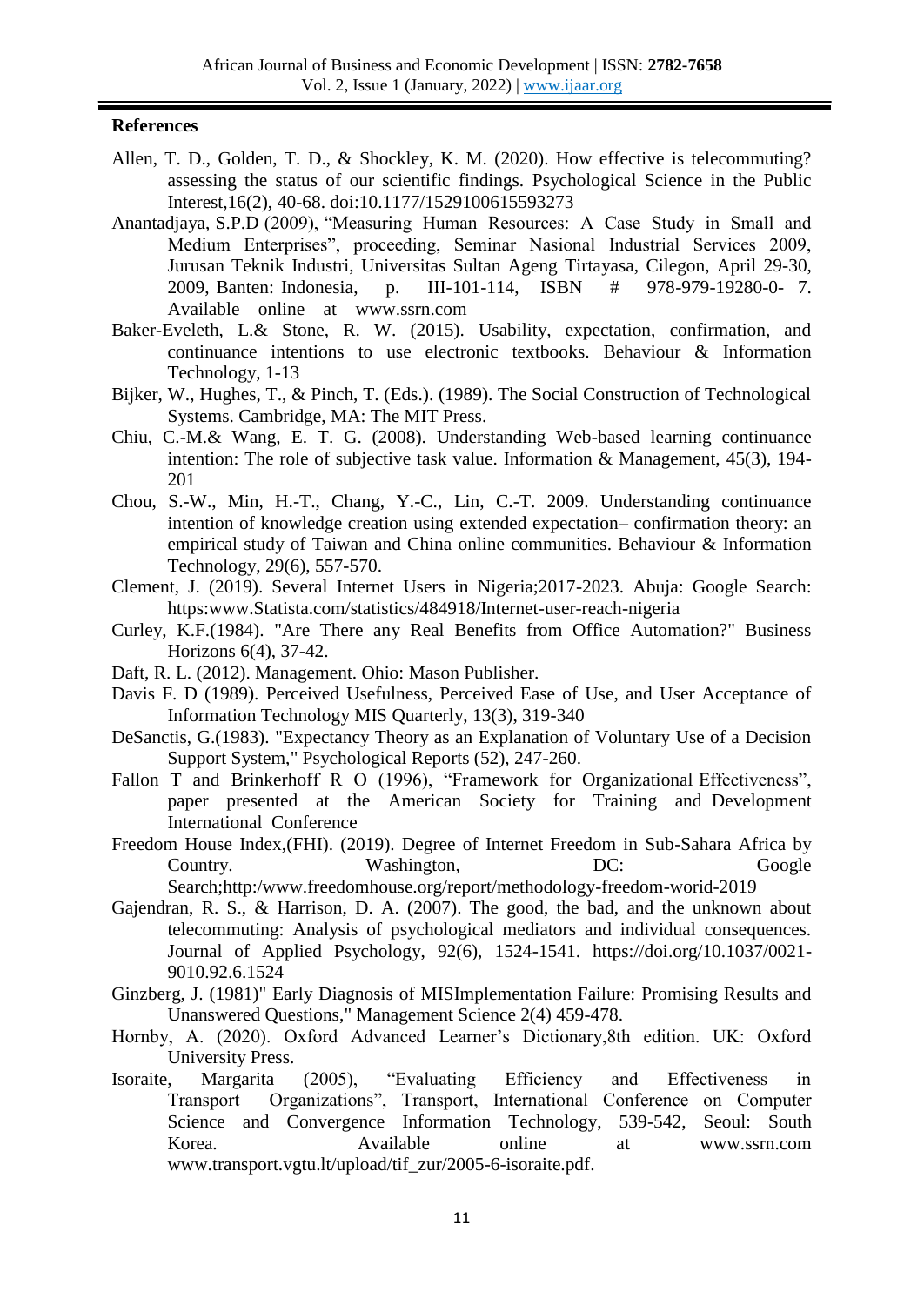- Lee H and Choi B (2003), "Knowledge Management Enablers, Processes, andOrganizational Performance: An Integrative View and Empirical Examination". *Journal of Management Information System*, 2(1), 179-228.
- Li, H., Liu, Y. (2014). Understanding post-adoption behaviors of e-service users in the context of online travel services. Information & Management,51(8), 1043-1052.
- Lin, W.-S., Wang, C.-H. (2012). Antecedences to continued intentio ns of adopting e-learning system in blended learning instruction: A contingency framework based on models of information system success and task-technology fit. Computers & Education, 58(1), 88-99
- Matos, K., & Galinsky, E. (2014). 2014 national study of employers. Families and Work Institute.
- Morganson, V. J., Major, D. A., Oborn, K. L., Verive, J. M., & Heelan, M. P. (2010). Comparing telework locations and traditional work arrangements: differences in work-life balance support, job satisfaction and inclusion. Journal of Managerial Psychology, 25(6), 578-595. https://doi.org/10.1108/02683941011056941
- Mott P E (2002), The Characteristics of Effective Organizations, Harper and Row: New York
- Ogboso, O. C., & Amah, E. (2016).Exemplary leadership and employee engagement in commercial banks in Nigeria. International Journal of Managerial Studies & Research, 4(2), 16-26.
- Olajide, A. (2020). Getting the best out of employees in a developing economy. Ibadan: University of Ibadan, Nigeria
- Rahimi G R and Noruzi M R (2011), "Can Intelligence Improve Organizational Effectiveness?", Interdisciplinary Journal of Contemporary Research in Business,, 2(10), 11-21
- Robbins, S. P., & Seema, S. (2007). Organizational Behavior. India: Dorling Kindersley.
- Shaukat, A. (2012). Factors affecting e-commerce adoption in Danish and Australian SMEs. The Social Studies of Information Systems Journal, 1(1): 7-20.
- Srinivasan, A (1985). "Alternative Measures of System Effectiveness: Associations and Implications," MIS Quarterly 9 (3), 243- 253.
- Stone, R. W., Baker-Eveleth, L. (2013). Students' expectation, confirmation, and continuance intention to use electronic textbooks. Computers in Human Behavior, 29(3), 984-990
- Sushil, L.and Agrawal, A. (2013). Empower employees and current organizations. Journal of Tadbir, 3(8): 65-67
- Swanson, E.B. (1987) Information system Implementation: Bridging the Gap Between Design and Utilization, Irwin, Homewood, IL, .
- Swanson, E.B. (1982). "Measuring User Attitudes in MIS Research: A Review," OMEGA 10(2), 157-165.
- Tang, J.-t. E., Tang, T.-I., Chiang, C.-H. (2012). Blog learning: effects of users' usefulness and efficiency towards continuance intention. Behaviour & Information Technology, 33(1), 36-50
- Torraco, R. J. (2005). Work design theory: A review and critique with implications for human resource development. Human Resource Development Quarterly, 16(1), 85-109. https://doi.org/10.1002/hrdq.1125
- Trist, E. L., & Bamforth, K. W. (1951). Some social and psychological consequences of the Longwall Method. Human Relations, 4, 3-38. https://doi.org/10.1177/001872675100400101
- Wang, W., Ngai, E. W. T., Wei, H. (2011). Explaining Instant Messaging Continuance Intention: The Role of Personality. International Journal of Human-Computer Interaction, 28(8), 500-510